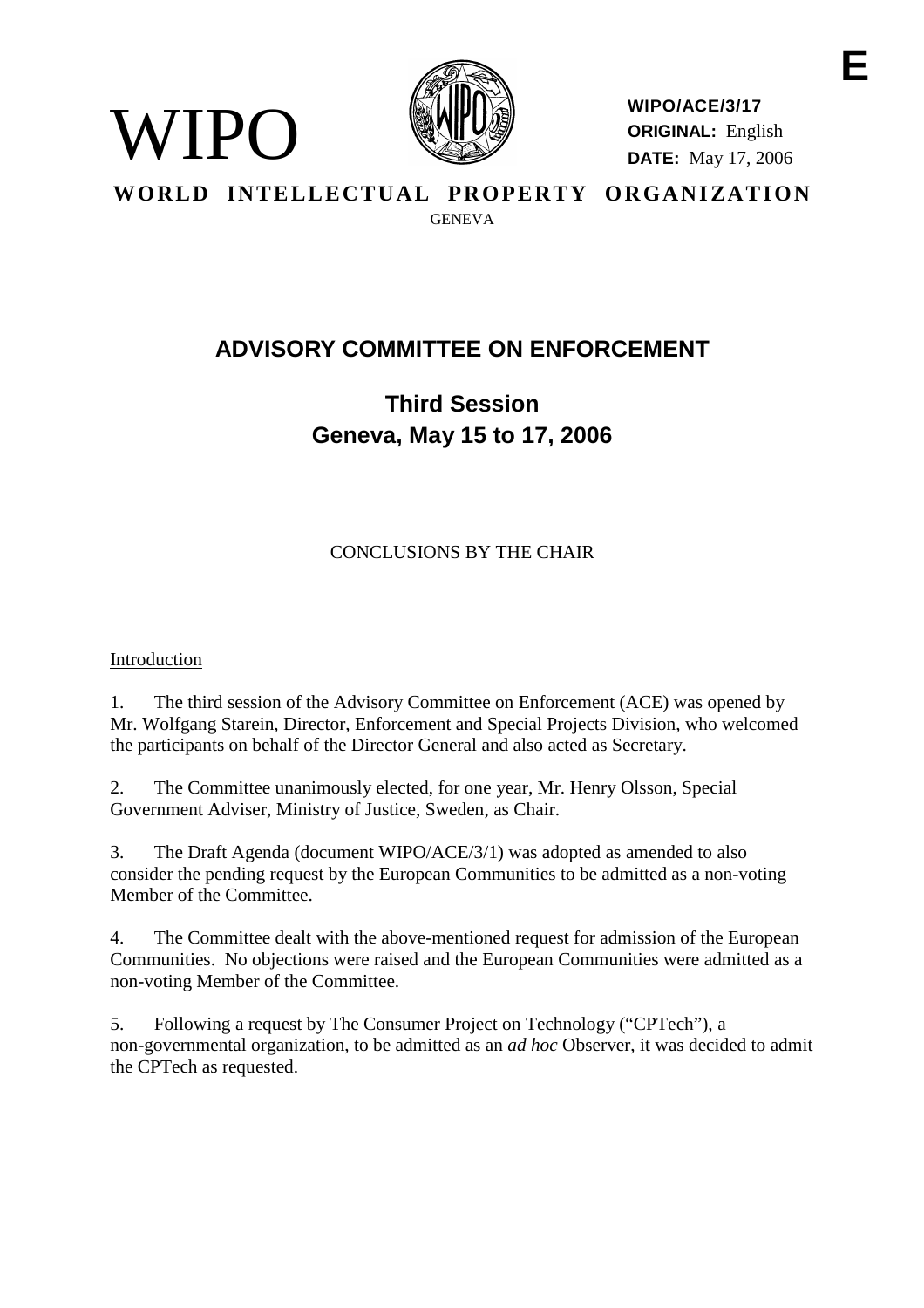#### WIPO/ACE/3/17 page 2

6. The Committee heard presentations, based on documents WIPO/ACE/3/3 to WIPO/ACE/3/16, as agreed on during the second session, namely on the issue of education and awareness-building, including training, concerning all factors relating to enforcement, primarily such that are indicated in requests for assistance in this area by Member States and in the proposal by Argentina submitted to the Secretariat at the session.

#### Conclusions by the Chair

7. In their interventions, the Members of the Committee agreed that the issue of enforcement of intellectual property rights was of great importance. Particular appreciation was expressed for the work of the Committee as a forum for exchange of views on enforcement matters. It was underlined that the mandate of the Committee excludes norm-setting and it was reiterated that the Committee will focus on coordinating with certain organizations and the private sector to combat counterfeiting and piracy activities; public education; assistance; coordination to undertake national and regional training programs for all relevant stakeholders and the exchange of information on enforcement issues through the establishment of an Electronic Forum.

8. Among the specific issues that were dealt with in the presentations were, *inter alia* and only by way of example, the extent of counterfeiting and piracy activities in different countries, the advisability of an officially adopted holistic strategic approach to enforcement matters, the problems related to products of health and safety in developing countries, the importance of "training the trainers", the elaboration of efficient public outreach programs and of involving the collecting societies in the fight against piracy, the elaboration of comprehensive national guidelines for the fight against piracy, the need to give foreign investors confidence in the rule of law, the need to ensure that institutional structures were in place before assistance was given to a country. One speaker referred to the importance of four main elements in the fights against counterfeiting and piracy, namely repressive, educational, economic and institutional actions.

9. In the discussion following the presentations a great number of observations were made and questions raised. Great appreciation was expressed for the presentations which were considered as a particularly valuable insight into the problems and solutions in different countries. The importance and positive effects of public outreach programs among young people was underlined.

10. The Committee took note of the considerable number of WIPO expert missions, training and study visits, seminars and workshops, as well as other activities mentioned in document WIPO/ACE/3/2. Some Delegations informed about such development cooperation activities in their countries that have a bearing also on enforcement of intellectual property rights.

11. As regards future work, a number of proposals were made and discussed. These proposals included, *inter alia*, issues concerning continued education and awareness raising; further discussion of some specific issues raised in the course of the discussion under agenda item 7, including border enforcement measures; the methodological evaluation of, and scientifically prepared statistics on, the economic impact of counterfeiting and piracy; the development dimension in relation to enforcement,